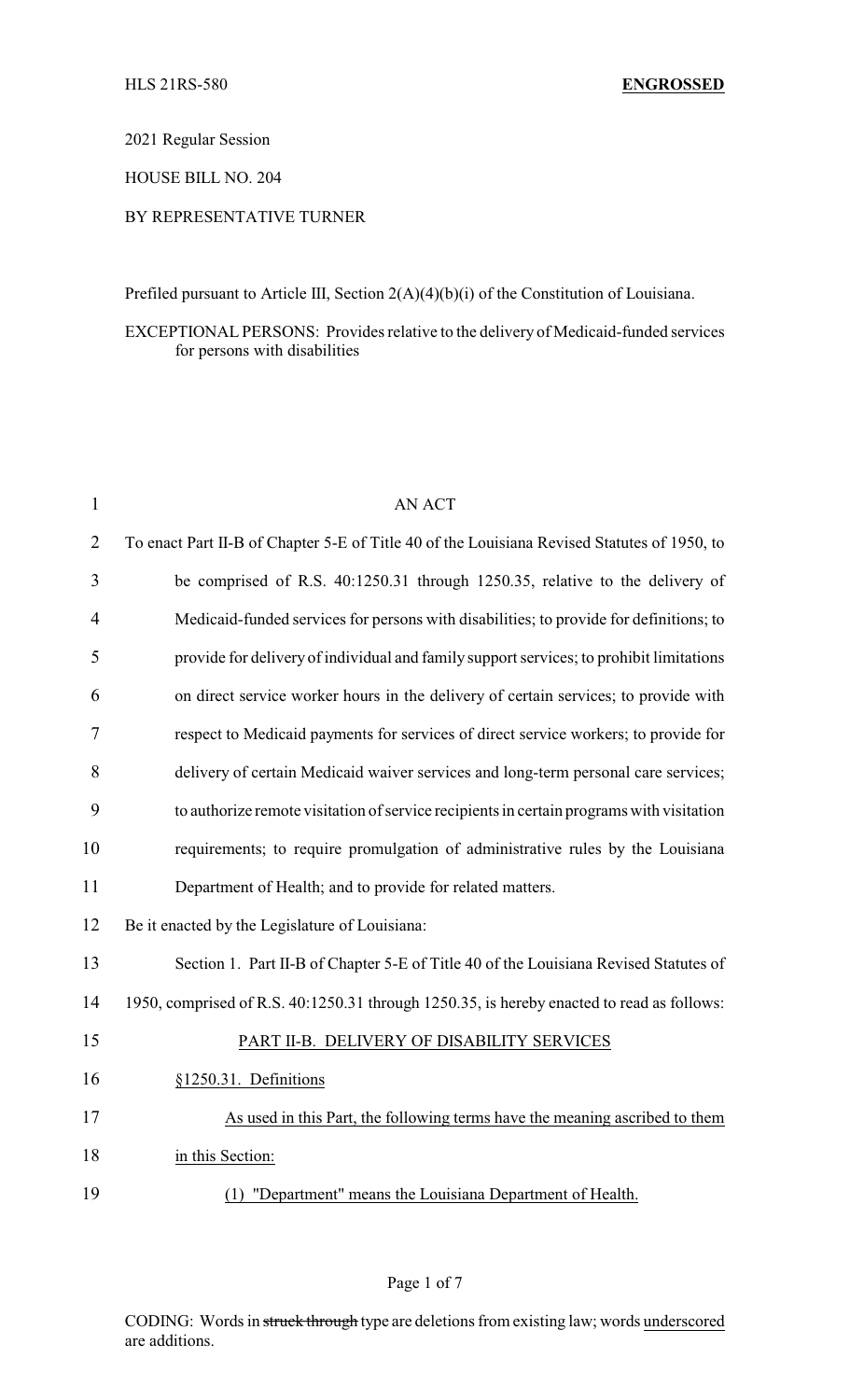| $\mathbf{1}$ | "Direct service worker" means an unlicensed person who provides<br>(2)                    |
|--------------|-------------------------------------------------------------------------------------------|
| 2            | personal care or other services and support to persons with disabilities to enhance       |
| 3            | those persons' well-being and which involves face-to-face direct contact with the         |
| 4            | person. Functions performed by a direct service worker may include but are not            |
| 5            | limited to assistance and training in activities of daily living, personal care services, |
| 6            | and job-related supports.                                                                 |
| 7            | (3) "Home- and community-based services" has the meaning ascribed in R.S.                 |
| 8            | 40:2120.2.                                                                                |
| 9            | (4) "Individual and family support services" means Medicaid-funded direct                 |
| 10           | support and assistance services authorized by the department for a service recipient      |
| 11           | during that person's waking or sleeping hours when natural supports for the person        |
| 12           | are unavailable.                                                                          |
| 13           | (5) "Long-term personal care services" and "LT-PCS" mean services that                    |
| 14           | provide assistance with distinct tasks associated with the performance of a service       |
| 15           | recipient's activities of daily living. Such assistance may be either the actual          |
| 16           | performance of a personal care task for the service recipient or supervision and          |
| 17           | prompting so the individual performs the task by himself.                                 |
| 18           | (6) "Service recipient" means a recipient of any Medicaid-funded service for              |
| 19           | persons with developmental, intellectual, or physical disabilities.                       |
| 20           | "Synchronous interaction" means communication through interactive<br>(7)                  |
| 21           | technology that enables a service recipient and a service provider or other person at     |
| 22           | two locations separated by distance to interact via two-way video and audio               |
| 23           | transmissions simultaneously.                                                             |
| 24           | §1250.32. Individual and family support services; limitation on daily direct service      |
| 25           | worker hours prohibited in certain circumstances                                          |
| 26           | In unforeseen situations when the scheduled direct service worker becomes                 |
| 27           | unavailable or the service recipient is not comfortable with multiple people in his       |
| 28           | home, the department shall not limit the number of individual and family support          |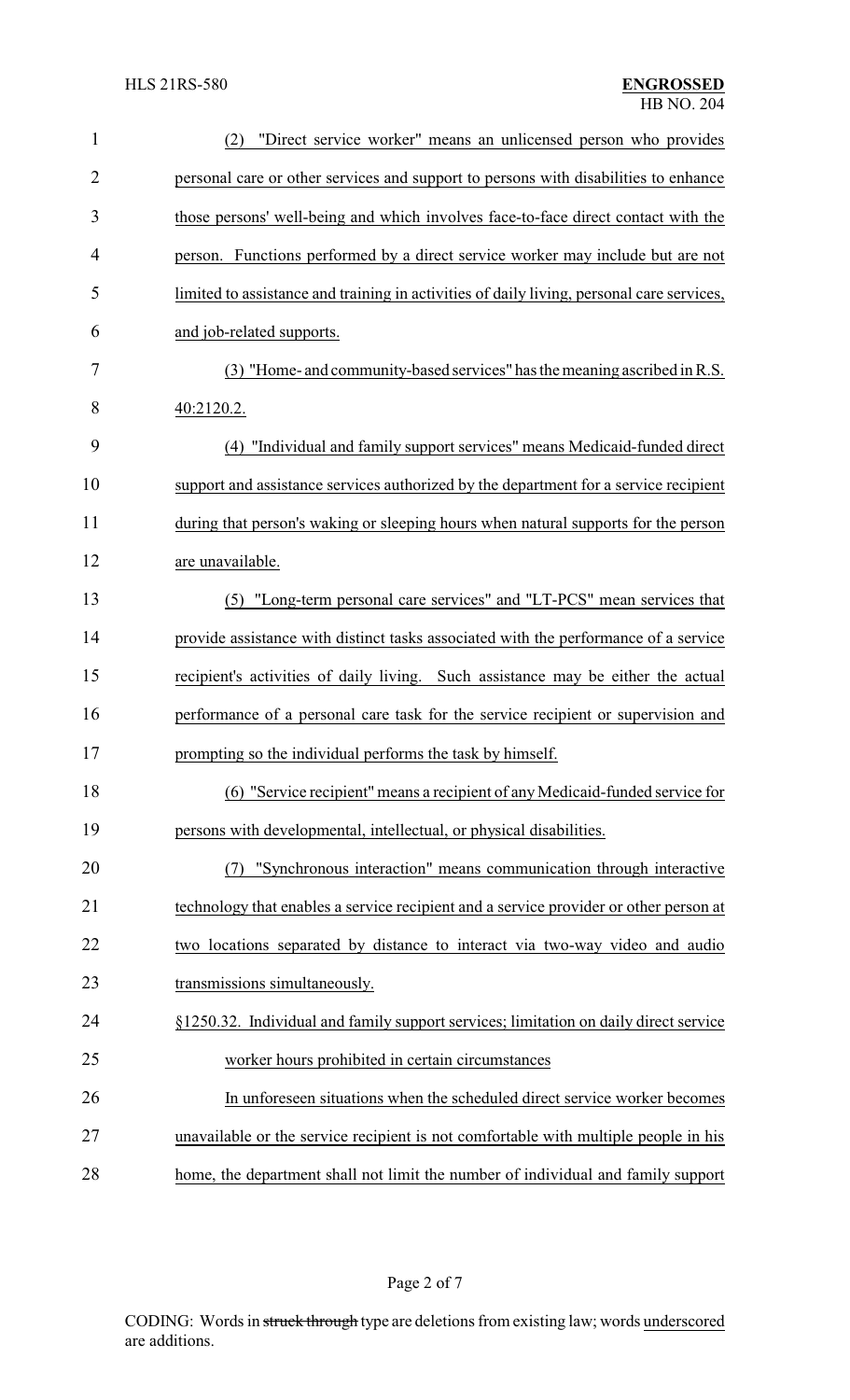| $\mathbf{1}$   | service hours that a direct service worker may work in a twenty-four-hour period as   |
|----------------|---------------------------------------------------------------------------------------|
| $\overline{2}$ | long as the direct service worker is willing and able to work.                        |
| 3              | §1250.33. Waiver and LT-PCS programs delivering home- and community-based             |
| 4              | services; payments to direct service workers; requirements                            |
| 5              | A.(1) No program which furnishes home- and community-based services                   |
| 6              | shall prohibit a family member from being a direct service worker for the service     |
| 7              | recipient in order to qualify for payment through the waiver or LT-PCS program.       |
| 8              | (2) A paid family caregiver who lives in the same setting as a service                |
| 9              | recipient may provide no more than forty hours of Medicaid-funded services to the     |
| 10             | recipient in a work week. After forty hours have been provided in a work week, the    |
| 11             | caregiver may provide additional units of Medicaid-funded services in that work       |
| 12             | week only in one or both of the following circumstances:                              |
| 13             | (a) When authorized by the service recipient's support coordinator.                   |
| 14             | (b) Due to an emergency.                                                              |
| 15             | (3) Service recipients and their direct service workers shall take all measures       |
| 16             | necessary to achieve compliance with the forty-hour limit established in this         |
| 17             | Subsection.                                                                           |
| 18             | B. Each service recipient's hours shall be based on the recipient's current           |
| 19             | approved plan of care. Any request for additional hours shall require the approval    |
| 20             | of the designated department authority and shall include written relevant assessments |
| 21             | and documented justification.                                                         |
| 22             | C. In instances in which a direct service worker lives in the same setting as         |
| 23             | the service recipient, the department shall require documentation of services         |
| 24             | rendered and verification of such documentation.                                      |
| 25             | §1250.34. Waiver and LT-PCS programs; visitation requirements; remote visitation      |
| 26             | authorized                                                                            |
| 27             | A. Each Medicaid waiver and LT-PCS program of the department which                    |
| 28             | requires quarterly visits to a service recipient's home shall, upon request of the    |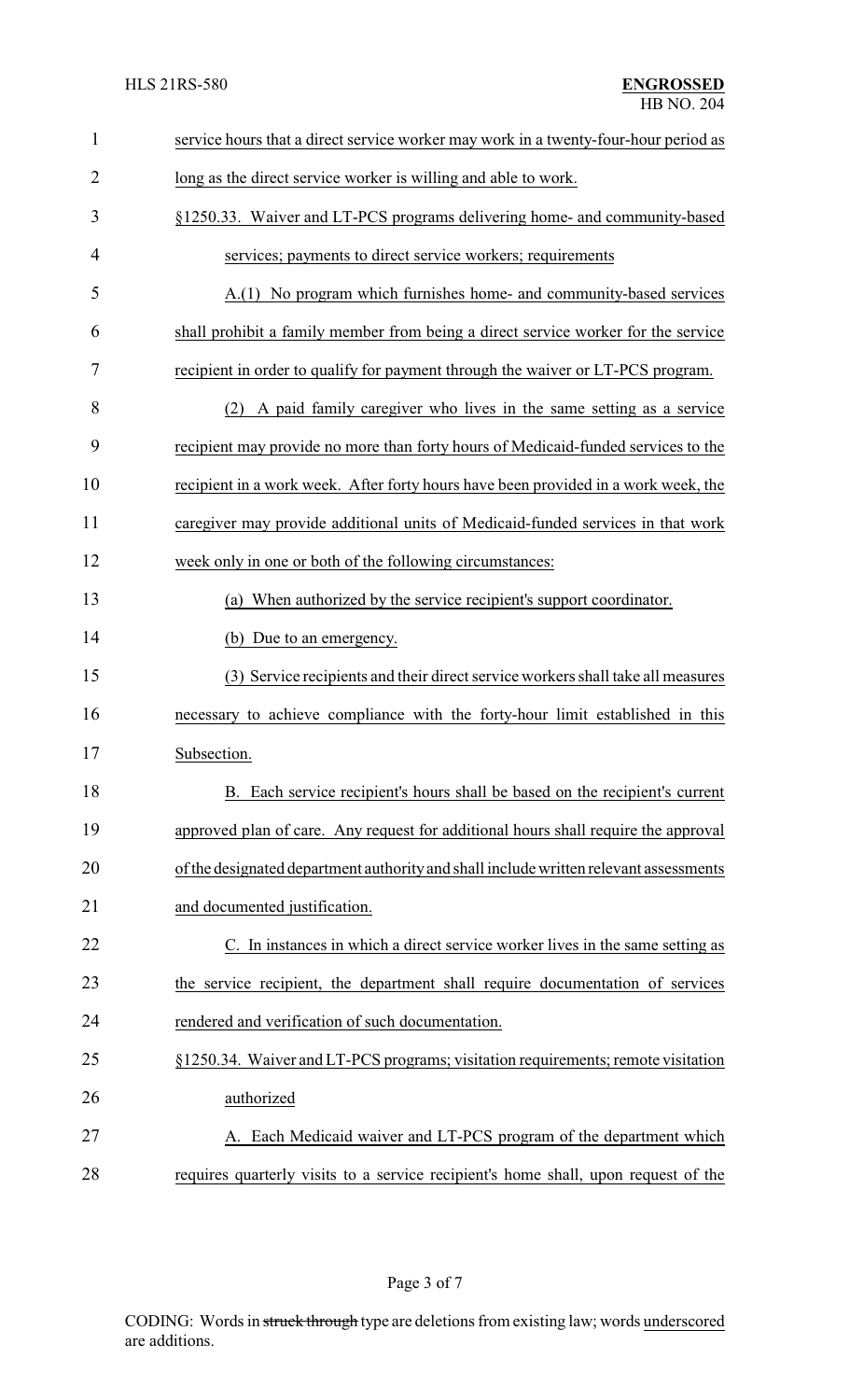| $\mathbf{1}$   | service recipient, allow for such visits to be conducted remotely through any means  |
|----------------|--------------------------------------------------------------------------------------|
| $\overline{2}$ | of synchronous interaction, including virtual contact, approved by the department.   |
| 3              | B. All of the following services provided in a home setting through any              |
| 4              | Medicaid waiver or LT-PCS program of the department may be delivered by              |
| 5              | synchronous interaction:                                                             |
| 6              | (1) Case management and support coordination.                                        |
| 7              | Monthly monitoring.<br>(2)                                                           |
| 8              | (3) Supervised independent living visits.                                            |
| 9              | (4) Monitored in-home caregiving.                                                    |
| 10             | (5) In-home habilitation.                                                            |
| 11             | C. The department shall require a face-to-face visit after any two consecutive       |
| 12             | synchronous interactions.                                                            |
| 13             | D. The department shall require documentation of services rendered and               |
| 14             | verification of such documentation for services delivered through synchronous        |
| 15             | interaction as authorized in this Section. The department shall share with a service |
| 16             | recipient's support coordination agency and provider agency documentation on         |
| 17             | synchronous interactions.                                                            |
| 18             | §1250.35. Rulemaking                                                                 |
| 19             | The department shall promulgate all such rules in accordance with the                |
| 20             | Administrative Procedure Act as are necessary to implement the provisions of this    |
| 21             | Part.                                                                                |

# DIGEST

The digest printed below was prepared by House Legislative Services. It constitutes no part of the legislative instrument. The keyword, one-liner, abstract, and digest do not constitute part of the law or proof or indicia of legislative intent. [R.S. 1:13(B) and 24:177(E)]

| HB 204 Engrossed | 2021 Regular Session | Turner |
|------------------|----------------------|--------|
|                  |                      |        |

**Abstract:** Provides relative to the delivery of Medicaid waiver services, long-term personal care services, and other Medicaid-funded services for persons with disabilities.

Proposed law provides that, for its purposes, the following definitions apply:

(1) "Direct service worker" means an unlicensed person who provides personal care or other services and support to persons with disabilities to enhance their well-being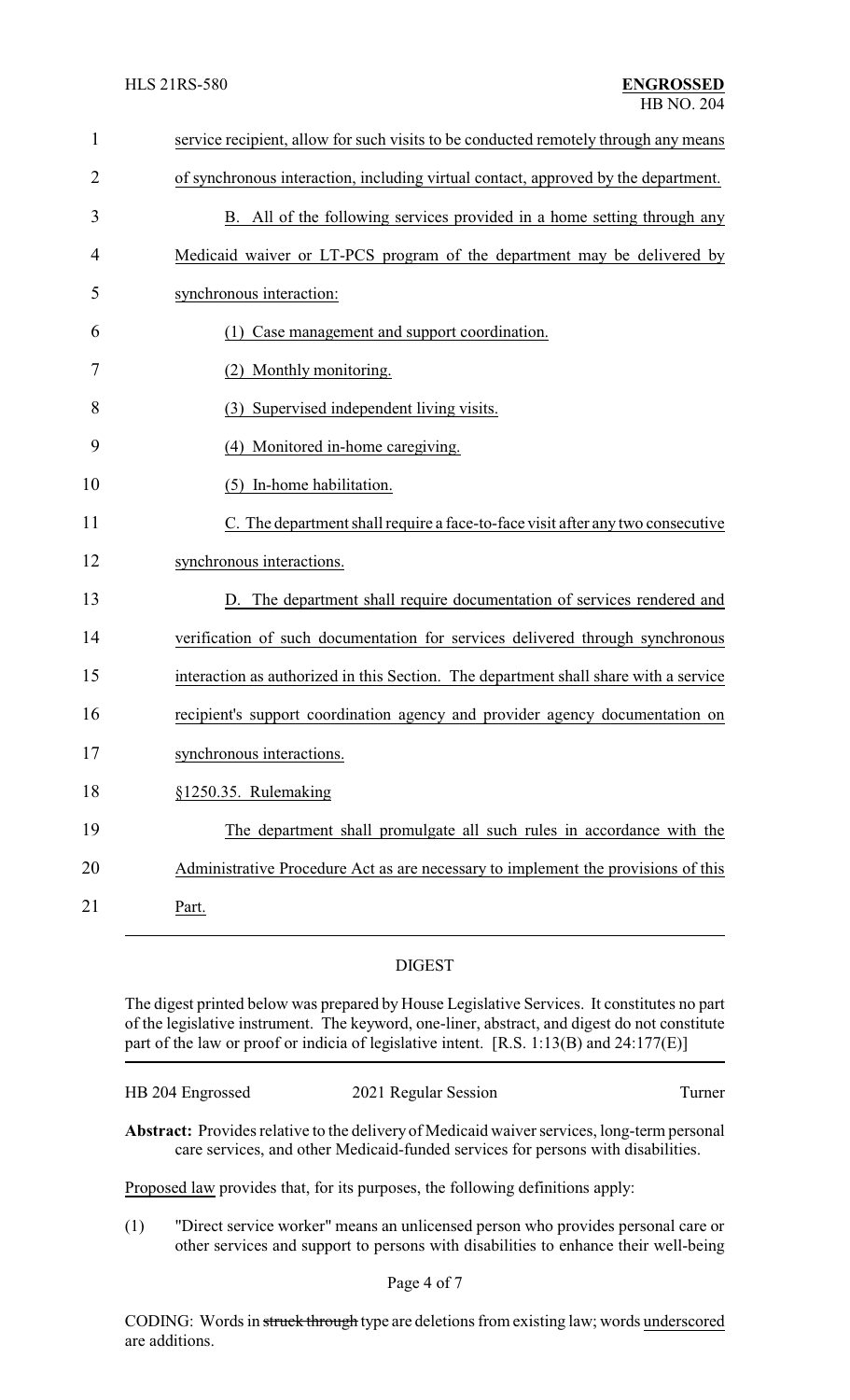and which involves face-to-face direct contact with the person. Functions performed by a direct service worker may include but are not limited to assistance and training in activities of daily living, personal care services, and job-related supports.

- (2) "Individual and family support services" means Medicaid-funded direct support and assistance services authorized by the Louisiana Department of Health for a service recipient during that person's waking or sleeping hours when natural supports for the person are unavailable.
- (3) "Long-term personal care services" and "LT-PCS" mean services that provide assistance with distinct tasks associated with the performance of a service recipient's activities of daily living. Such assistance may be either the actual performance of a personal care task for the service recipient or supervision and prompting so the individual performs the task by himself.
- (4) "Service recipient" means a recipient of any Medicaid-funded service for persons with developmental, intellectual, or physical disabilities.
- (5) "Synchronous interaction"means communication through interactive technologythat enables a service recipient and a service provider or other person at two locations separated by distance to interact via two-way video and audio transmissions simultaneously.

Proposed law provides that in unforeseen situations when the scheduled direct service worker becomes unavailable or the service recipient is not comfortable with multiple people in his home, the La. Department of Health (LDH) shall not limit the number of individual and family support service hours that a direct service worker may work in a 24-hour period as long as that worker is willing and able to work.

Proposed law provides that no program which furnishes home- and community-based services shall prohibit a family member from being a direct service worker for the service recipient in order to qualify for payment through the waiver or LT-PCS program.

Proposed law stipulates that a paid family caregiver who lives in the same setting as a service recipient may provide no more than 40 hours of Medicaid-funded services to the recipient in a work week. Provides that after 40 hours have been provided in a work week, the caregiver may deliver additional units of Medicaid-funded services in that work week only in one or both of the following circumstances:

- (1) When authorized by the service recipient's support coordinator.
- (2) Due to an emergency.

Proposed law requires that service recipients and their direct service workers take all measures necessary to achieve compliance with the 40-hour limit established by proposed law.

Proposed law stipulates that each service recipient's hours shall be based on the recipient's current approved plan of care. Requires that any request for additional hours must have the approval of the designated LDH authority and shall include written relevant assessments and documented justification.

Proposed law provides that in instances in which a direct service worker lives in the same setting as the service recipient, LDH shall require documentation of services rendered and verification of such documentation.

Proposed law provides that each Medicaid waiver and LT-PCS program which requires quarterly visits to a service recipient's home shall, upon request of the service recipient,

#### Page 5 of 7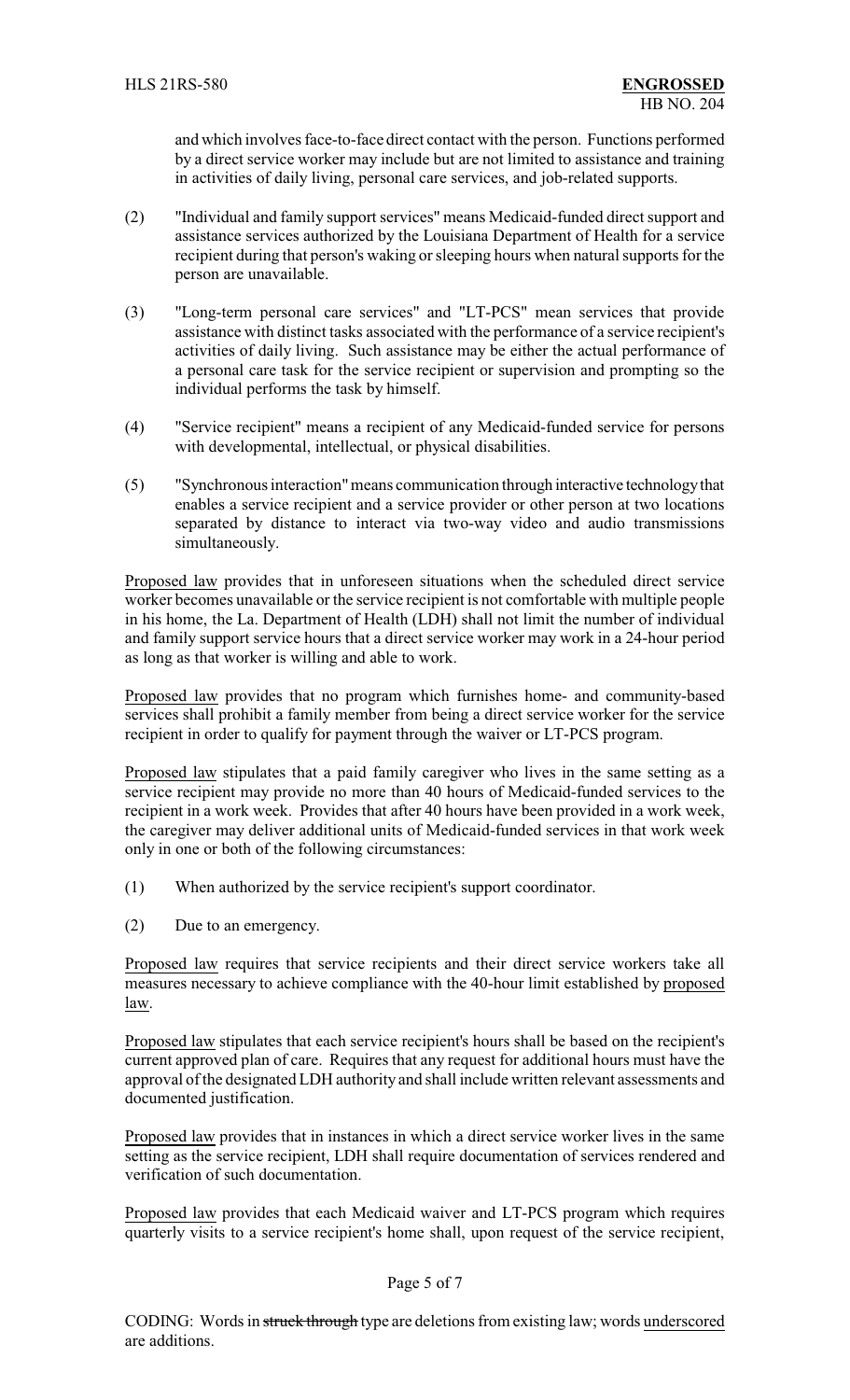allow for such visits to be conducted remotely through any means of synchronous interaction, including virtual contact, approved by LDH.

Proposed law authorizes delivery by synchronous interaction of all of the following services provided in a home setting through any Medicaid waiver or LT-PCS program:

- (1) Case management and support coordination.
- (2) Monthly monitoring.
- (3) Supervised independent living visits.
- (4) Monitored in-home caregiving.
- (5) In-home habilitation.

Proposed law provides that LDH shall require a face-to-face visit after any two consecutive synchronous interactions and shall require documentation of services rendered, and verification of such documentation, for services delivered through synchronous interaction as authorized in proposed law. Requires LDH to share with a service recipient's support coordination agency and provider agency documentation on synchronous interactions.

(Adds R.S. 40:1250.31-1250.35)

#### Summary of Amendments Adopted by House

- The Committee Amendments Proposed by House Committee on Health and Welfare to the original bill:
- 1. Delete proposed law prohibiting LDH from limiting the number of individual and family support service hours that a direct service worker may work in a 24 hour period. Add in lieu thereof proposed law providing that in unforeseen situations when the scheduled direct service worker becomes unavailable or the service recipient is not comfortable with multiple people in his home, LDH shall not limit the number of individual and family support service hours that a direct service worker may work in a 24-hour period as long as that worker is willing and able to work.
- 2. Delete proposed law stipulating that no Medicaid waiver or LT-PCS program which furnishes home- and community-based services shall require that a direct service worker live apart from the service recipient in order to qualify for payment through the waiver or LT-PCS program. Add in lieu thereof proposed law providing all of the following:
	- a. No program which furnishes home- and community-based services shall prohibit a family member from being a direct service worker for the service recipient in order to qualify for payment through the waiver or LT-PCS program.
	- b. A paid family caregiver who lives in the same setting as a service recipient may provide no more than 40 hours of Medicaid-funded services to the recipient in a work week. After 40 hours have been provided in a work week, the caregiver may provide additional units of Medicaid-funded services in that work week only in one or both of the following circumstances:
		- (i) When authorized by the service recipient's support coordinator.

#### Page 6 of 7